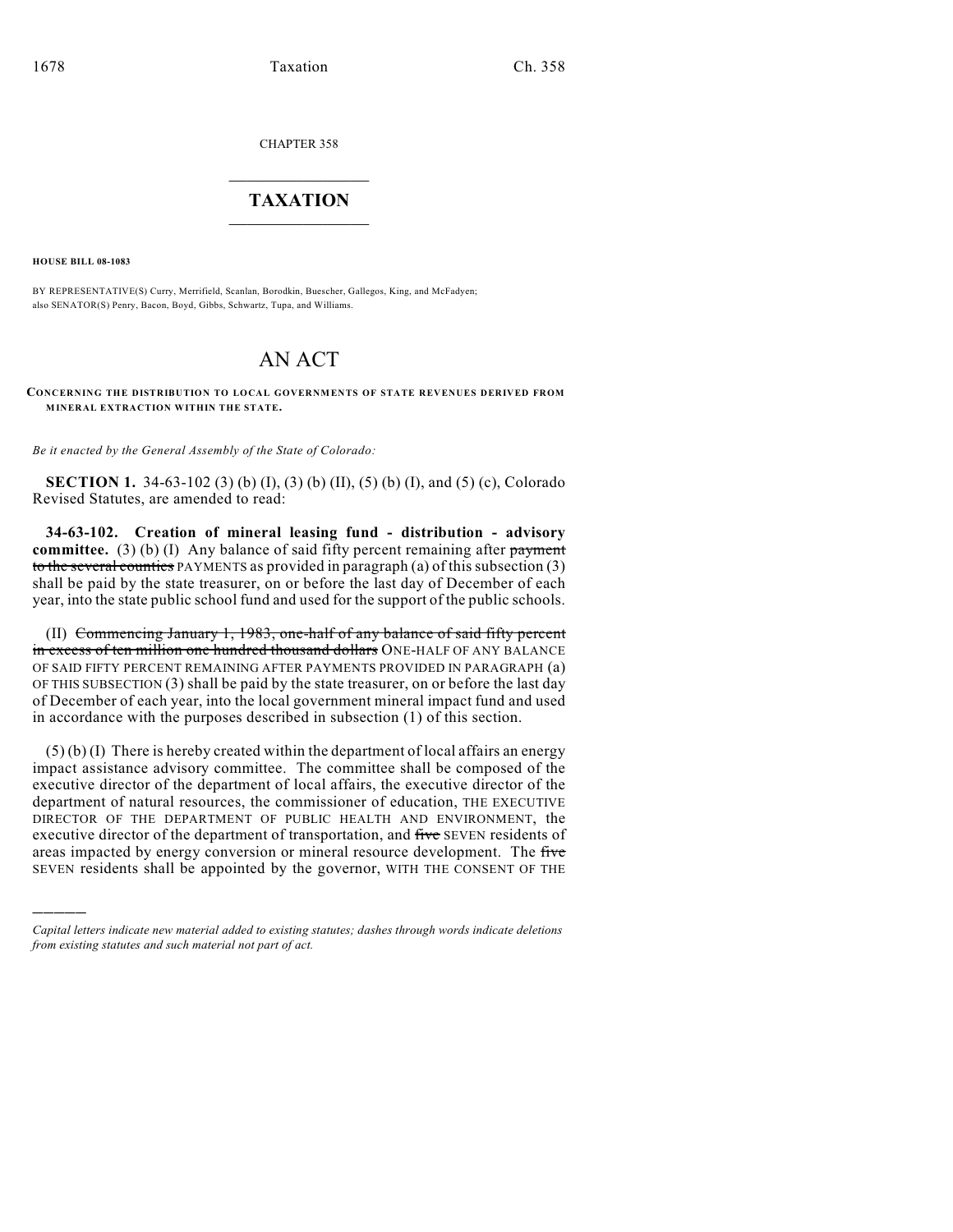SENATE, for terms not exceeding four years to serve at the pleasure of the governor. The executive director of the department of local affairs shall act as chairman CHAIRPERSON of the committee. Members of the committee shall serve without additional compensation; except that the five SEVEN members APPOINTED from energy impact areas shall be entitled to reimbursement for actual and necessary expenses. Any member of the committee who is a state official may designate representatives of his OR HER agency to serve on the committee in his OR HER absence. The chairman CHAIRPERSON shall convene the advisory committee from time to time as he OR SHE deems necessary. Such THE advisory committee shall continuously review the existing and potential impact of the development, processing, or energy conversion of mineral and fuel resources on various areas of the state, including those areas indirectly affected, and shall make continuing recommendations to the department of local affairs, including, but not limited to, those actions deemed reasonably necessary and practicable to assist impacted areas with the problems occasioned by such development, processing, or energy conversion, the immediate and projected problems which the local governments are experiencing in providing governmental services, the extent of local tax resources available to each unit of local government, the extent of local tax effort in solving energy impacted problems, and other problems which the areas have experienced, such as housing and environmental considerations, which have developed as a direct result of energy impact. IN FURTHERANCE THEREOF, THE COMMITTEE SHALL MAKE CONTINUING SPECIFIC RECOMMENDATIONS REGARDING ANY DISCRETIONARY DISTRIBUTIONS BY THE EXECUTIVE DIRECTOR OF THE DEPARTMENT OF LOCAL AFFAIRS AUTHORIZED PURSUANT TO THIS SECTION AND SECTION 39-29-110, C.R.S. WITH RESPECT TO RECOMMENDATIONS FOR THE DISTRIBUTION OF MONEYS MADE PURSUANT TO THIS SECTION, THE COMMITTEE SHALL GIVE PRIORITY AND PREFERENCE TO THOSE PUBLIC SCHOOLS AND POLITICAL SUBDIVISIONS SOCIALLY OR ECONOMICALLY IMPACTED BY THE DEVELOPMENT, PROCESSING, OR ENERGY CONVERSION OF FUELS AND MINERALS LEASED UNDER THE FEDERAL "MINERAL LANDS LEASING ACT" OF FEBRUARY 25, 1920, AS AMENDED. WITH RESPECT TO RECOMMENDATIONS FOR THE DISTRIBUTION OF MONEYS MADE PURSUANT TO SECTION 39-29-110,C.R.S., THE COMMITTEE SHALL RECOMMEND DISTRIBUTIONS TO THOSE POLITICAL SUBDIVISIONS SOCIALLY OR ECONOMICALLY IMPACTED BY THE DEVELOPMENT, PROCESSING, OR ENERGY CONVERSION OF MINERALS AND MINERAL FUELS SUBJECT TO TAXATION UNDER ARTICLE 29 OF TITLE 39, C.R.S.

(c) The executive director of the department of local affairs shall DELIVER TO THE STATE AUDITOR AND file with the general assembly annually before February 1 a detailed REPORT accounting of FOR the distribution of ALL funds for the previous year. THE ENERGY IMPACT ASSISTANCE ADVISORY COMMITTEE SHALL REVIEW THE REPORT PRIOR TO IT BEING DELIVERED AND FILED.

**SECTION 2.** The introductory portion to 39-29-103 (1), Colorado Revised Statutes, is amended to read:

**39-29-103. Tax on severance of metallic minerals.** (1) In addition to any other tax, there shall be levied, collected, and paid for each taxable year a tax upon the severance from the earth in this state of all metallic minerals as to all such severance occurring on and after January 1, 1978. Such tax shall be levied against every mining operation engaged in the severance of metallic minerals and shall be based upon the gross income of such mining operation. Nothing in this subsection  $(1)$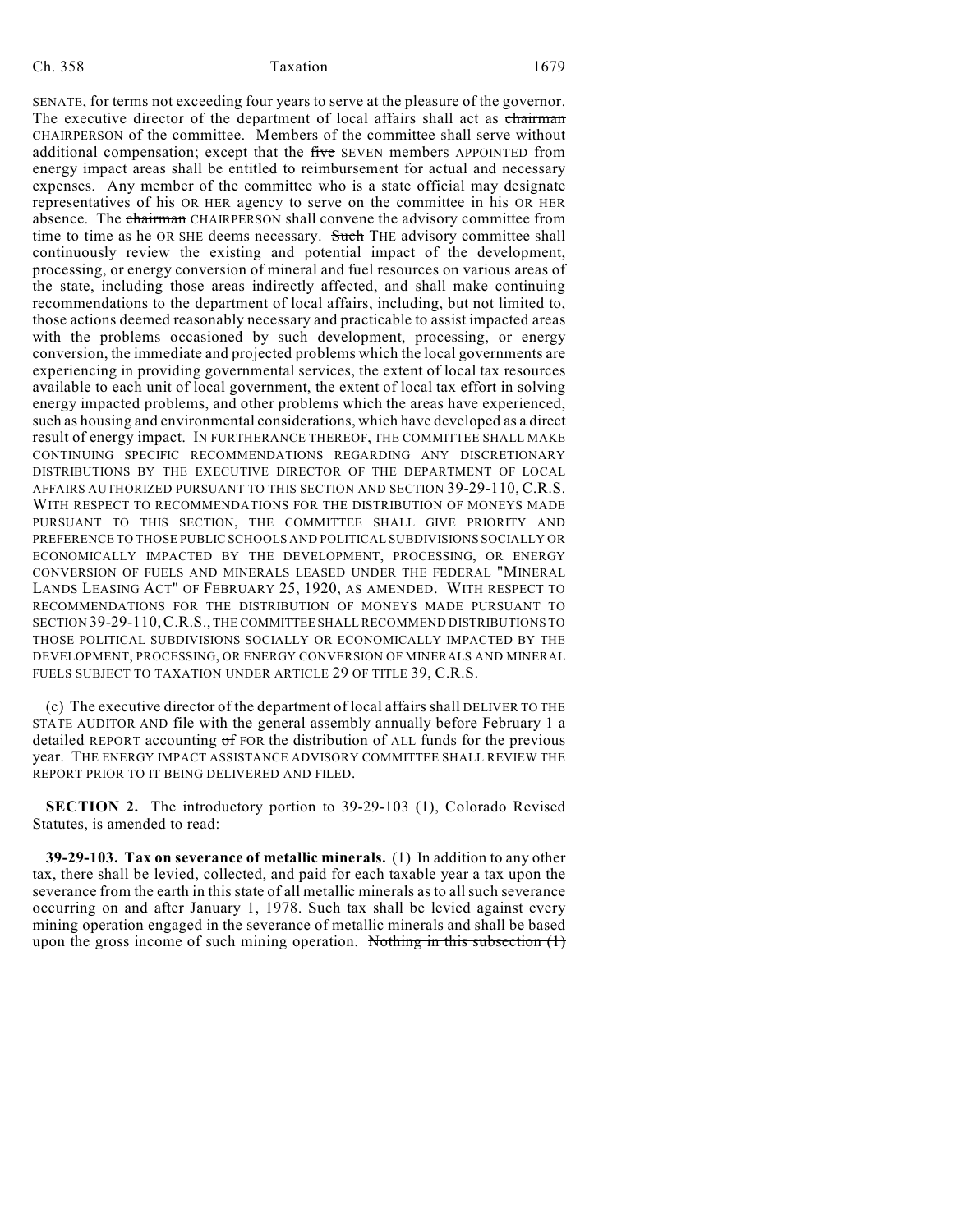shall exempt a company from submitting a production employee report as required by section  $39-29-110$  (1) (d) (f). The rate of the tax for all metallic minerals shall be as follows:

**SECTION 3.** 39-29-104 (1), Colorado Revised Statutes, is amended to read:

**39-29-104. Tax on severance of molybdenum ore.** (1) In addition to any other tax, there shall be levied, collected, and paid for each calendar quarter a tax upon the severance of all molybdenum ore in this state. Such tax shall be levied against every person engaged in the severance of molybdenum ore. The rate of the tax for each calendar quarter shall be five cents per ton of molybdenum ore. On and after July 1, 1999, no tax provided for in this section shall be imposed on the first six hundred twenty-five thousand tons of molybdenum ore produced each quarter of the taxable year. However, nothing in this subsection  $(1)$  shall exempt a company from submitting a production employee report as required by section  $39-29-110$  (1) (d)  $H$ .

**SECTION 4.** 39-29-105 (1) (b), Colorado Revised Statutes, is amended to read:

**39-29-105. Tax on severance of oil and gas.** (1) (b) In addition to any other tax, there shall be levied, collected, and paid for each taxable year commencing on or after January 1, 2000, a tax upon the gross income attributable to the sale of oil and gas severed from the earth in this state; except that oil produced from any wells that produce fifteen barrels per day or less of oil and gas produced from wells that produce ninety thousand cubic feet or less of gas per day for the average of all producing days for such oil or gas production during the taxable year shall be exempt from the tax. Nothing in this paragraph (b) shall exempt a producer of oil and gas from submitting a production employee report as required by section  $39-29-110$  (1) (d) (f). The tax for oil and gas shall be at the following rates of the gross income:

| $2\%$ |
|-------|
| 3%    |
| $4\%$ |
| $5\%$ |
|       |

**SECTION 5.** 39-29-106 (2) (b), Colorado Revised Statutes, is amended to read:

**39-29-106. Tax on the severance of coal.** (2) (b) On and after July 1, 1999, no tax provided for in subsection (1) of this section shall be imposed on the first three hundred thousand tons of coal produced in each quarter of the taxable year. However, nothing in this paragraph (b) shall exempt a company from submitting a production employee report as required by section 39-29-110 (1) (d) (I).

**SECTION 6.** 39-29-110 (1) (b) (I), (1) (c), (1) (c.5), (1) (d), (1) (e), (1) (f), and (3), Colorado Revised Statutes, are amended, and the said 39-29-110 is further amended BY THE ADDITION OF A NEW SUBSECTION, to read:

**39-29-110. Local government severance tax fund - creation - administration - definitions.** (1) (b) (I) Except as otherwise provided in paragraph (c.5) of this subsection (1), eighty-five SEVENTY percent of the funds from the local government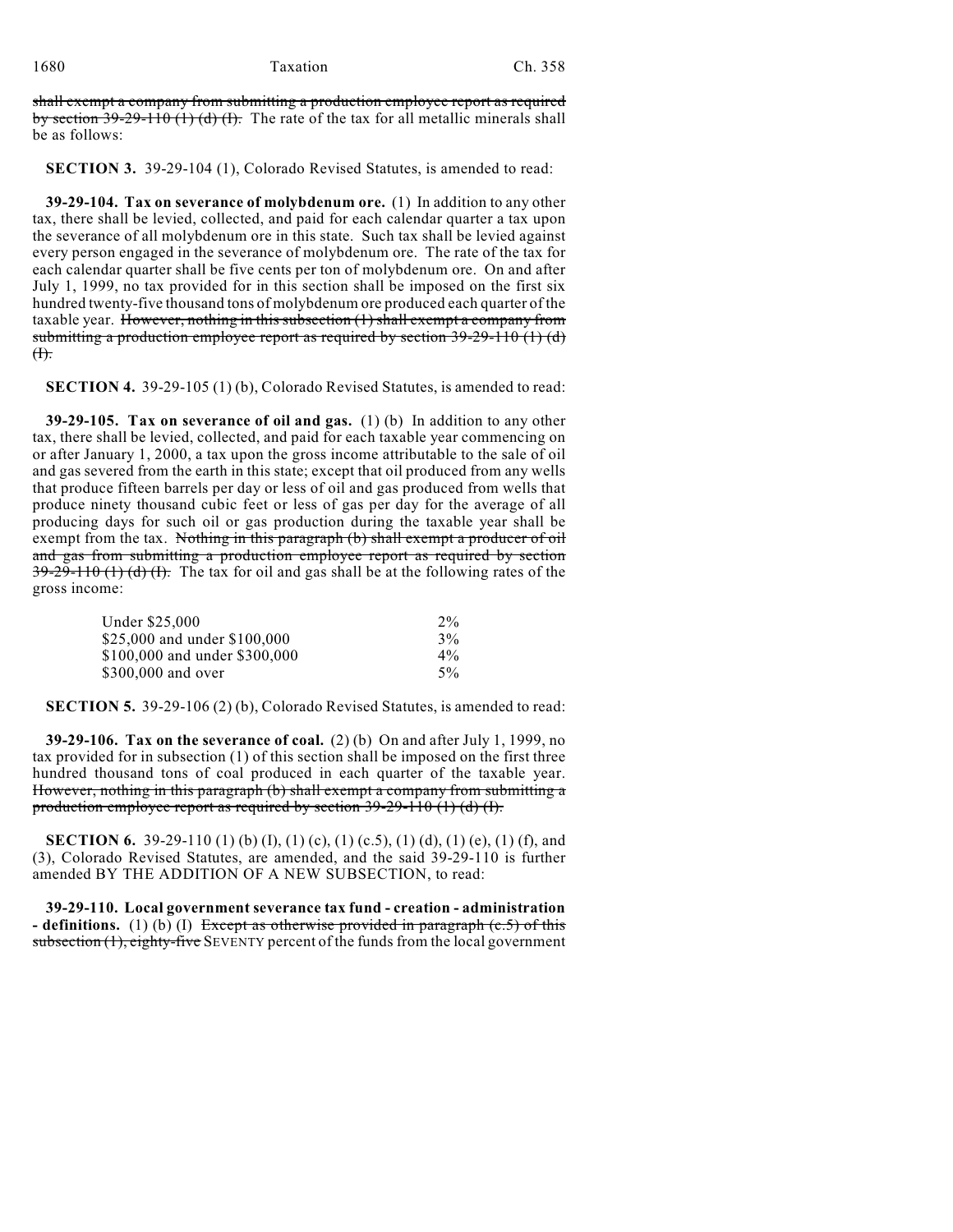severance tax fund shall be distributed to those political subdivisions socially or economically impacted by the development, processing, or energy conversion of minerals and mineral fuels subject to taxation under this article and used for the planning, construction, and maintenance of public facilities and for the provision of public services. Such funds shall also be distributed to political subdivisions to compensate them for loss of property tax revenue resulting from the deduction of severance taxes paid in the determination of the valuation for assessment of producing mines. THE EXECUTIVE DIRECTOR OF THE DEPARTMENT OF LOCAL AFFAIRS SHALL CONSIDER THE ECONOMIC NEEDS OF A POLITICAL SUBDIVISION FOR PURPOSES OF MAKING DISTRIBUTIONS PURSUANT TO THIS SUBPARAGRAPH (I).

(c) (I) Except as otherwise provided in paragraph  $(c.5)$  of this subsection  $(1)$ , FOR STATE FISCAL YEARS COMMENCING PRIOR TO JULY 1, 2008, an amount equal to **fifteen** THIRTY percent of said gross receipts credited to the LOCAL GOVERNMENT SEVERANCE TAX fund shall be distributed to counties or municipalities on the basis of the proportion of employees of the mine or related facility or crude oil, natural gas, or oil and gas operation who reside in any such county's unincorporated area or in any such municipality to the total number of employees of the mine or related facility or crude oil, natural gas, or oil and gas operation. Such distribution shall be made on the basis of the report required in paragraph (d) of this subsection (1). FOR STATE FISCAL YEARS COMMENCING ON OR AFTER JULY 1, 2008, THIRTY PERCENT OF SAID GROSS RECEIPTS CREDITED TO THE LOCAL GOVERNMENT SEVERANCE TAX FUND SHALL BE ALLOCATED TO COUNTIES BASED UPON THE FOLLOWING FACTORS:

(A) ON THE BASIS OF THE REPORT REQUIRED IN PARAGRAPH (d) OF THIS SUBSECTION (1), THE PROPORTION OF EMPLOYEES OF MINES OR RELATED FACILITIES OR CRUDE OIL, NATURAL GAS, OR OIL AND GAS OPERATIONS WHO RESIDE IN A COUNTY TO THE TOTAL NUMBER OF EMPLOYEES OF MINES OR RELATED FACILITIES OR CRUDE OIL, NATURAL GAS, OR OIL AND GAS OPERATIONS WHO RESIDE IN THE STATE;

(B) THE PROPORTION OF THE MINE AND WELL PERMITS ISSUED IN A COUNTY TO THE TOTAL NUMBER OF SUCH PERMITS ISSUED IN THE STATE; AND

(C) THE PROPORTION OF THE OVERALL QUANTITY OF MINERAL PRODUCTION WITHIN A COUNTY TO THE TOTAL OVERALL QUANTITY OF PRODUCTION WITHIN THE STATE.

(II) (A) FOR THE STATE FISCAL YEAR COMMENCING ON JULY 1, 2008, THE FACTOR SET FORTH IN SUB-SUBPARAGRAPH (A) OF SUBPARAGRAPH (I) OF THIS PARAGRAPH (c) SHALL BE WEIGHTED FIFTY PERCENT AND THE FACTORS SET FORTH IN SUB-SUBPARAGRAPHS (B) AND (C) OF SUBPARAGRAPH (I) OF THIS PARAGRAPH (c) SHALL BE WEIGHTED TWENTY-FIVE PERCENT EACH.

(B) FOR STATE FISCAL YEARS COMMENCING ON OR AFTER JULY 1, 2009, EACH OF THE THREE FACTORS SET FORTH IN SUBPARAGRAPH (I) OF THIS PARAGRAPH (c) SHALL BE WEIGHTED THIRTY PERCENT, AND THE EXECUTIVE DIRECTOR OF THE DEPARTMENT OF LOCAL AFFAIRS, IN CONSULTATION WITH THE ENERGY IMPACT ASSISTANCE ADVISORY COMMITTEE ESTABLISHED PURSUANT TO SECTION 34-63-102 (5) (b) (I), C.R.S., SHALL ESTABLISH GUIDELINES THAT SET FORTH THE FACTOR OR FACTORS UNDER WHICH THE REMAINING TEN PERCENT SHALL BE WEIGHTED.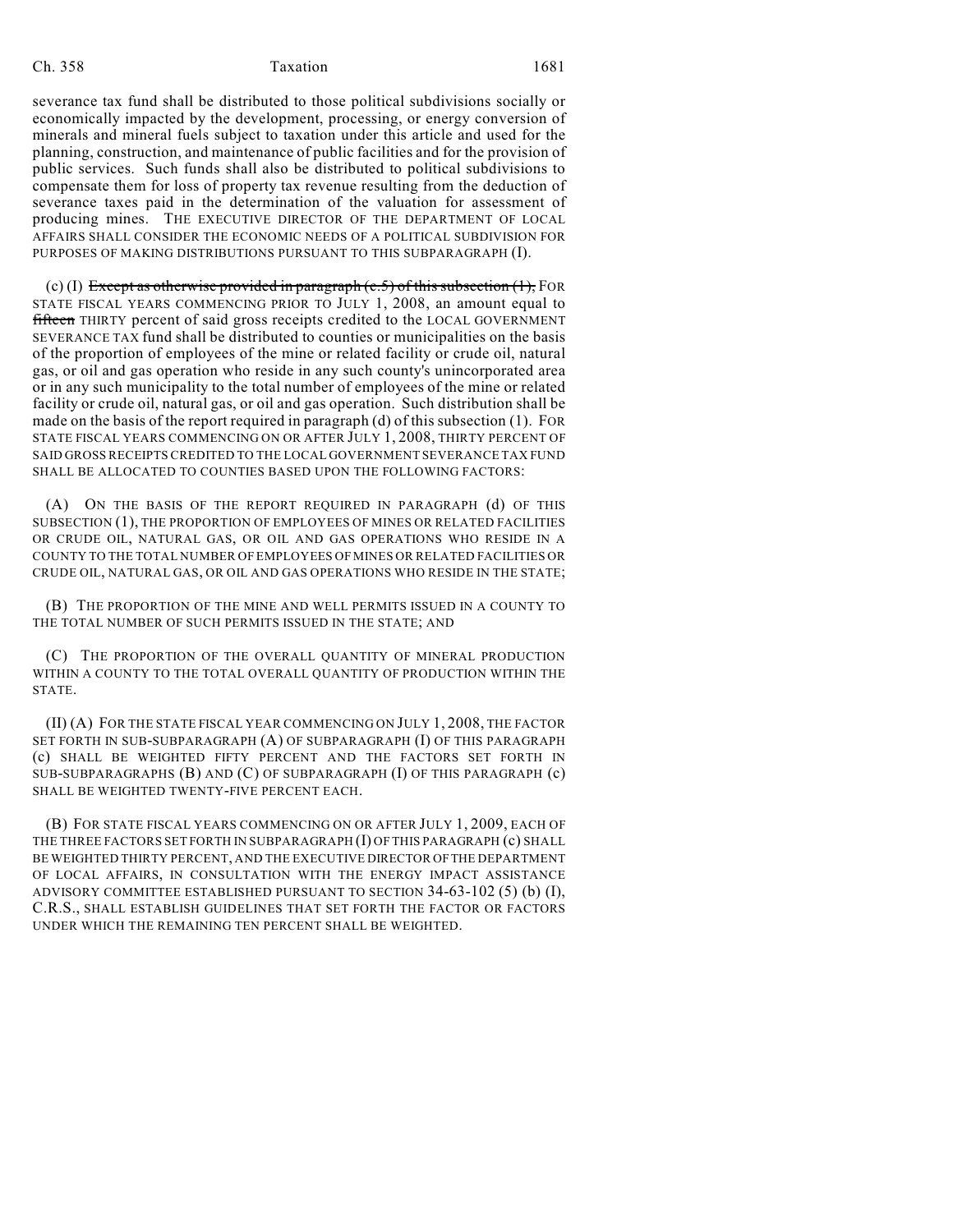(III) EXCEPT AS OTHERWISE SET FORTH IN SUBPARAGRAPH (IV) OF THIS PARAGRAPH (c), THE MONEYS ALLOCATED TO EACH COUNTY PURSUANT TO THIS PARAGRAPH (c) SHALL BE FURTHER DISTRIBUTED TO THE COUNTY AND TO EACH MUNICIPALITY WITHIN THE COUNTY BASED UPON THE FOLLOWING FACTORS:

(A) THE PROPORTION OF EMPLOYEES REPORTED AS RESIDENTS UNDER PARAGRAPH (d) OF THIS SUBSECTION (1) IN ANY SUCH COUNTY'S UNINCORPORATED AREA OR IN ANY SUCH MUNICIPALITY WITHIN THE COUNTY TO THE TOTAL NUMBER OF EMPLOYEES REPORTED AS RESIDENTS IN THE COUNTY AS A WHOLE UNDER PARAGRAPH (d) OF THIS SUBSECTION (1);

(B) THE PROPORTION OF THE POPULATION IN ANY SUCH COUNTY'S UNINCORPORATED AREA OR IN ANY SUCH MUNICIPALITY WITHIN THE COUNTY TO THE TOTAL POPULATION IN THE COUNTY, AS SUCH POPULATION IS REPORTED IN THE MOST RECENTLY PUBLISHED POPULATION ESTIMATE FROM THE STATE DEMOGRAPHER APPOINTED BY THE EXECUTIVE DIRECTOR OF THE DEPARTMENT OF LOCAL AFFAIRS; AND

(C) THE PROPORTION OF ROAD MILES IN ANY SUCH COUNTY'S UNINCORPORATED AREA OR IN ANY SUCH MUNICIPALITY WITHIN THE COUNTY TO THE TOTAL ROAD MILES IN THE COUNTY, AS SUCH MILES ARE CERTIFIED BY THE DEPARTMENT OF TRANSPORTATION TO THE STATE TREASURER PURSUANT TO SECTIONS 43-4-207 (2) (d) AND 43-4-208 (3), C.R.S.

(IV) WITH RESPECT TO THE DISTRIBUTION MADE PURSUANT TO SUBPARAGRAPH (III) OF THIS PARAGRAPH (c), THE EXECUTIVE DIRECTOR OF THE DEPARTMENT OF LOCAL AFFAIRS, IN CONSULTATION WITH THE ENERGY IMPACT ASSISTANCE ADVISORY COMMITTEE ESTABLISHED PURSUANT TO SECTION 34-63-102 (5) (b) (I), C.R.S., SHALL ESTABLISH GUIDELINES THAT SET FORTH THE WEIGHT THAT EACH OF THE FACTORS IN SUB-SUBPARAGRAPHS (A) TO (C) OF SUBPARAGRAPH (III) OF THIS PARAGRAPH (c) SHALL BE GIVEN. THESE GUIDELINES SHALL APPLY UNIFORMLY ACROSS THE STATE; EXCEPT THAT THE EXECUTIVE DIRECTOR MAY:

(A) ACCEPT A MEMORANDUM OF UNDERSTANDING FROM A COUNTY AND ALL MUNICIPALITIES CONTAINED THEREIN THAT ESTABLISHES AN ALTERNATIVE DISTRIBUTION THAT SHALL BE EFFECTIVE WITHIN SUCH COUNTY; AND

(B) AFTER CONSULTATION WITH THE ENERGY IMPACT ADVISORY COMMITTEE ESTABLISHED PURSUANT TO SECTION 34-63-102 (5) (b) (I), C.R.S., VARY THE WEIGHT THAT EACH OF THE FACTORS IN SUB-SUBPARAGRAPHS (A) TO (C) OF SUBPARAGRAPH (III) OF THIS PARAGRAPH (c) RECEIVES IN AN INDIVIDUAL COUNTY, IN ORDER TO MORE FAIRLY DISTRIBUTE THE GROSS RECEIPTS AMONG THE COUNTY AND ALL MUNICIPALITIES CONTAINED THEREIN.

(V) MONEYS DISTRIBUTED FROM THE LOCAL GOVERNMENT SEVERANCE TAX FUND PURSUANT TO THIS PARAGRAPH (c) SHALL BE DISTRIBUTED NO LATER THAN AUGUST 31 OF EACH YEAR. COUNTIES AND MUNICIPALITIES SHALL UTILIZE REVENUES RECEIVED UNDER THIS SUBSECTION (1) ONLY FOR THE PURPOSES OF CAPITAL EXPENSES AND GENERAL OPERATING EXPENSES.

(VI) ON OR BEFORE JANUARY 1, 2010, AND EVERY SECOND JANUARY 1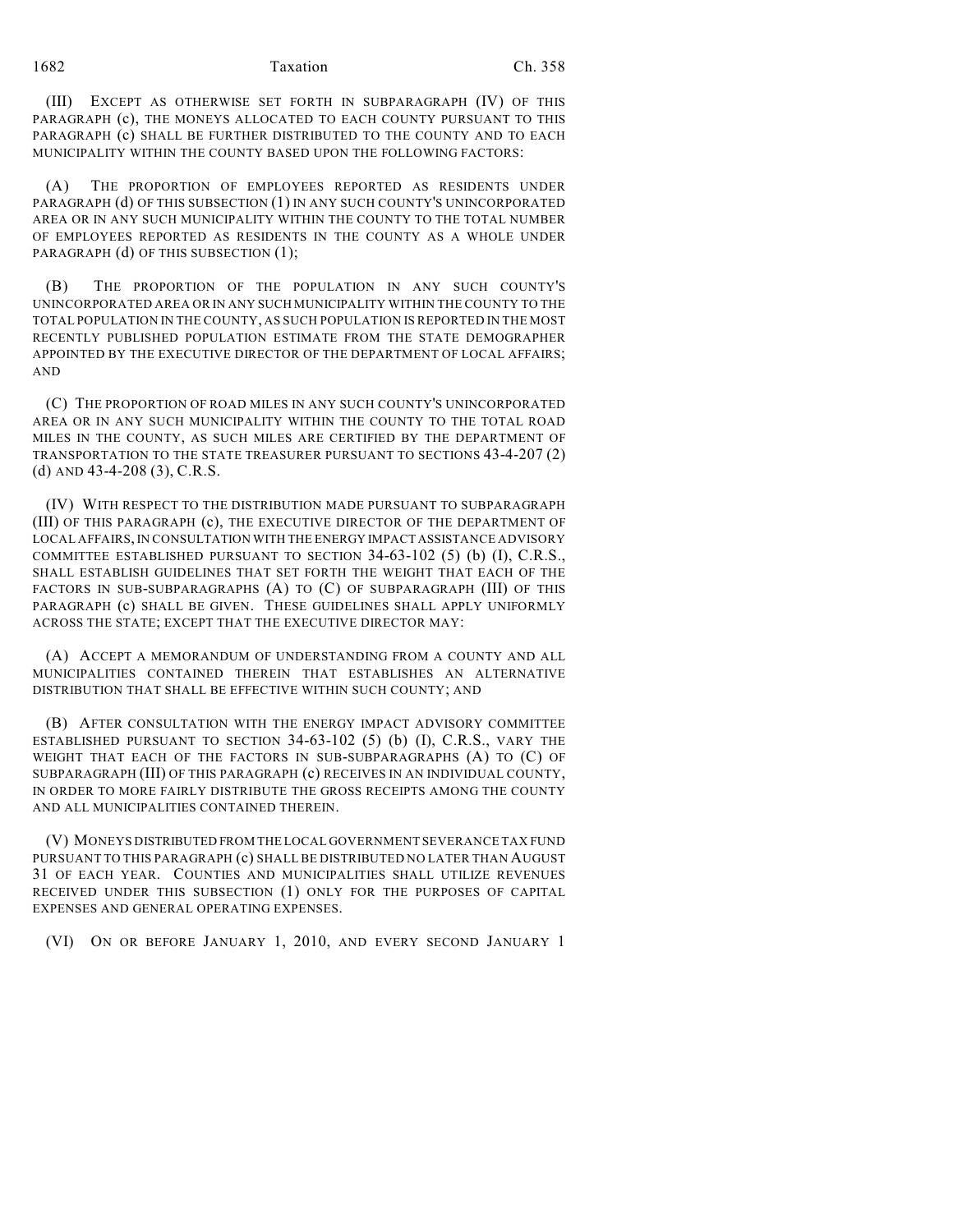THEREAFTER, THE EXECUTIVE DIRECTOR OF THE DEPARTMENT OF LOCAL AFFAIRS SHALL SUBMIT TO EACH MEMBER OF THE GENERAL ASSEMBLY A REPORT THAT EVALUATES THE EFFECTIVENESS OF THE ALLOCATION AND DISTRIBUTION OF MONEYS PURSUANT TO THIS PARAGRAPH (c) TO COUNTIES AND MUNICIPALITIES IMPACTED BY THE DEVELOPMENT, PROCESSING, OR ENERGY CONVERSION OF MINERALS AND MINERAL FUELS SUBJECT TO TAXATION UNDER THIS ARTICLE, AND, IF APPROPRIATE, THAT PROPOSES CHANGES TO THE ALLOCATION AND DISTRIBUTION. THE PROVISIONS OF SECTION 24-1-136 (11) (a) (I), C.R.S., SHALL NOT APPLY TO THE REPORT.

 $(c.5)$  For any state fiscal year commencing on or after July 1, 2007, state severance tax receipts credited to the local government severance tax fund shall be distributed as follows:

(I) Seventy percent of the receipts and income shall be distributed to political subdivisions in the manner specified in paragraph (b) of this subsection  $(1)$ ; and

(II) Thirty percent of the receipts and income shall be distributed or loaned to counties or municipalities in the manner specified in paragraph (c) of this subsection  $(1)$ .

(d) (I) (A) Ninety days prior to the end of each fiscal year, FOR EACH TAXABLE YEAR TO WHICH THIS SUB-SUBPARAGRAPH (A) APPLIES, the executive director of the department of revenue shall send every producer who is subject to the severance tax and whose payment is subject to the distribution formula provided in this subsection (1) a form on which the producer shall submit a report to the department of revenue indicating the following: The name and address of the producer, the name of the mine, related facility, or operation, the names of the municipalities or counties in which its employees maintain their actual residences as given by the employees, giving the number of employees for each such municipality or unincorporated area of each such county, and the total number of employees of the mine or related facility or crude oil, natural gas, or oil and gas operation. The producer may use and submit any other report form in lieu of the state form sent by the executive director of the department of revenue that contains the same information as prescribed in the state form. The report shall be due April 30 of each year. The executive director of the department of revenue shall submit a copy of the report required by this paragraph (d) to the executive director of the department of local affairs. In the case of failure of any producer to submit the report on or before the date required by this paragraph (d) to the department of revenue, a written notice shall be sent to the producer by the department of revenue by first-class mail as set forth in section 39-21-105.5 stating that the producer has failed to submit a copy of the report required by this paragraph (d) and informing the producer of the penalty provision contained in this paragraph (d). If the producer fails within forty-five days after receipt of the written notice to submit the required report, there shall be levied and collected a penalty for the failure in the amount of fifty dollars for each day, or portion thereof, during which the failure continues. Any moneys and interest collected under this paragraph (d) shall be added to the fifteen percent of gross receipts from the local government severance tax fund and distributed to counties or municipalities in the manner prescribed by paragraph (c) of this subsection (1). Moneys distributed from the local government severance tax fund pursuant to paragraph (c) of this subsection (1) shall be distributed no later than August 31 of each year. Any producer not liable for severance tax under this section shall not be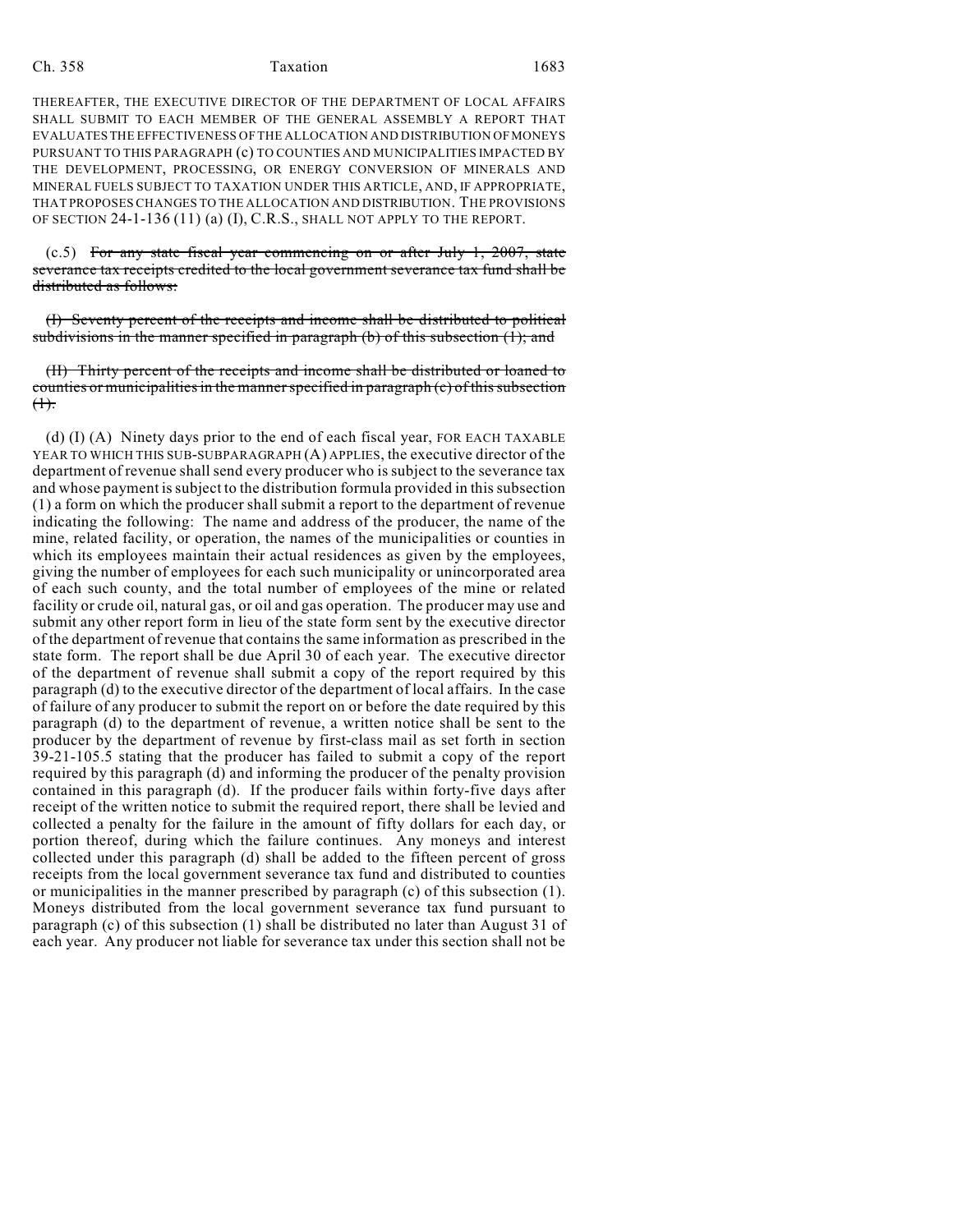#### 1684 Taxation Ch. 358

required to submit a report under this subsection (1). THIS SUB-SUBPARAGRAPH (A) SHALL APPLY TO ANY REPORT FOR A TAXABLE YEAR COMMENCING PRIOR TO JANUARY 1, 2008.

(B) EVERY PARTY THAT REGISTERS EXEMPT PRODUCTION WITH THE DEPARTMENT OF REVENUE, WITHHOLDS INCOME PURSUANT TO SECTION 39-29-111 (1), OR FILES A DECLARATION PURSUANT TO SECTION 39-29-104 (2) OR 39-29-112 (2) SHALL SUBMIT A REPORT TO THE DEPARTMENT OF LOCAL AFFAIRS IN A FORMAT SPECIFIED BY THE EXECUTIVE DIRECTOR OF THE DEPARTMENT INDICATING THE FOLLOWING: THE NAME AND ADDRESS OF THE PARTY; THE NAME OF THE MINE, RELATED FACILITY, OR OPERATION; THE NAMES OF THE MUNICIPALITIES OR COUNTIES IN WHICH THE PARTY'S EMPLOYEES MAINTAIN THEIR ACTUAL RESIDENCES AS GIVEN BY THE EMPLOYEES, GIVING THE NUMBER OF THE EMPLOYEES FOR EACH SUCH MUNICIPALITY OR UNINCORPORATED AREA OF EACH SUCH COUNTY; AND THE TOTAL NUMBER OF THE EMPLOYEES OF THE MINE OR RELATED FACILITY OR CRUDE OIL, NATURAL GAS, OR OIL AND GAS OPERATION. THE REPORT SHALL BE DUE APRIL 30 OF EACH YEAR. THIS SUB-SUBPARAGRAPH (B) SHALL APPLY TO ANY REPORT FOR A TAXABLE YEAR COMMENCING ON OR AFTER JANUARY 1, 2008.

 $(II)$  (A) For purposes of this subsection  $(1)$ , a "producer of crude oil, natural gas, or oil and gas" means any person who files a crude oil, natural gas, or oil and gas production report with the oil and gas conservation commission pursuant to article 60 of title 34, C.R.S. A producer shall include a producer-operator or a unit operator. A list of such producers, together with their addresses, who operated in the state during the previous calendar year shall be furnished to the department of revenue by said oil and gas conservation commission no later than January 31 of each year.

(B) For purposes of this paragraph (d), an "employee of a crude oil, natural gas, or oil and gas operation" means any individual who is employed and compensated on a full-time basis by the producer of crude oil, natural gas, or oil and gas, as defined in sub-subparagraph  $(A)$  of this subparagraph  $(H)$  FOR AT LEAST FIVE HUNDRED HOURS OF WORK IN ANY SIX MONTHS DURING THE CALENDAR YEAR PRECEDING THE DUE DATE OF THE REPORT BY A PRODUCER, INTEREST OWNER, OR PARTY WHO CONTRACTS WITH A PRODUCER OR INTEREST OWNER for the purposes of extracting such crude oil, natural gas, or oil and gas out of the ground and at point of first sale. Such employee may include any individual who is employed by any company or person who contracts with such producer for purposes of extracting such crude oil, natural gas, or oil and gas out of the ground and at point of first sale. "Individual who is employed on a full-time basis" means an employee who has worked for the producer or contractor during the six-month period next preceding the last day of the annual reporting period. "Employee" does not mean any employee of any exploration or drilling crew, any employee of any well service company, or any other contractor or person who may work in any such operation on a periodic or temporary basis and who is employed by companies or entities other than the producer.

(C) IN THE CASE OF FAILURE OF ANY PARTY TO SUBMIT THE REPORT REQUIRED PURSUANT TO SUB-SUBPARAGRAPH (B) OF SUBPARAGRAPH (I) OF THIS PARAGRAPH (d) ON OR BEFORE THE REQUIRED DATE TO THE DEPARTMENT OF LOCAL AFFAIRS, A WRITTEN NOTICE SHALL BE SENT TO THE PARTY BY THE DEPARTMENT BY FIRST-CLASS